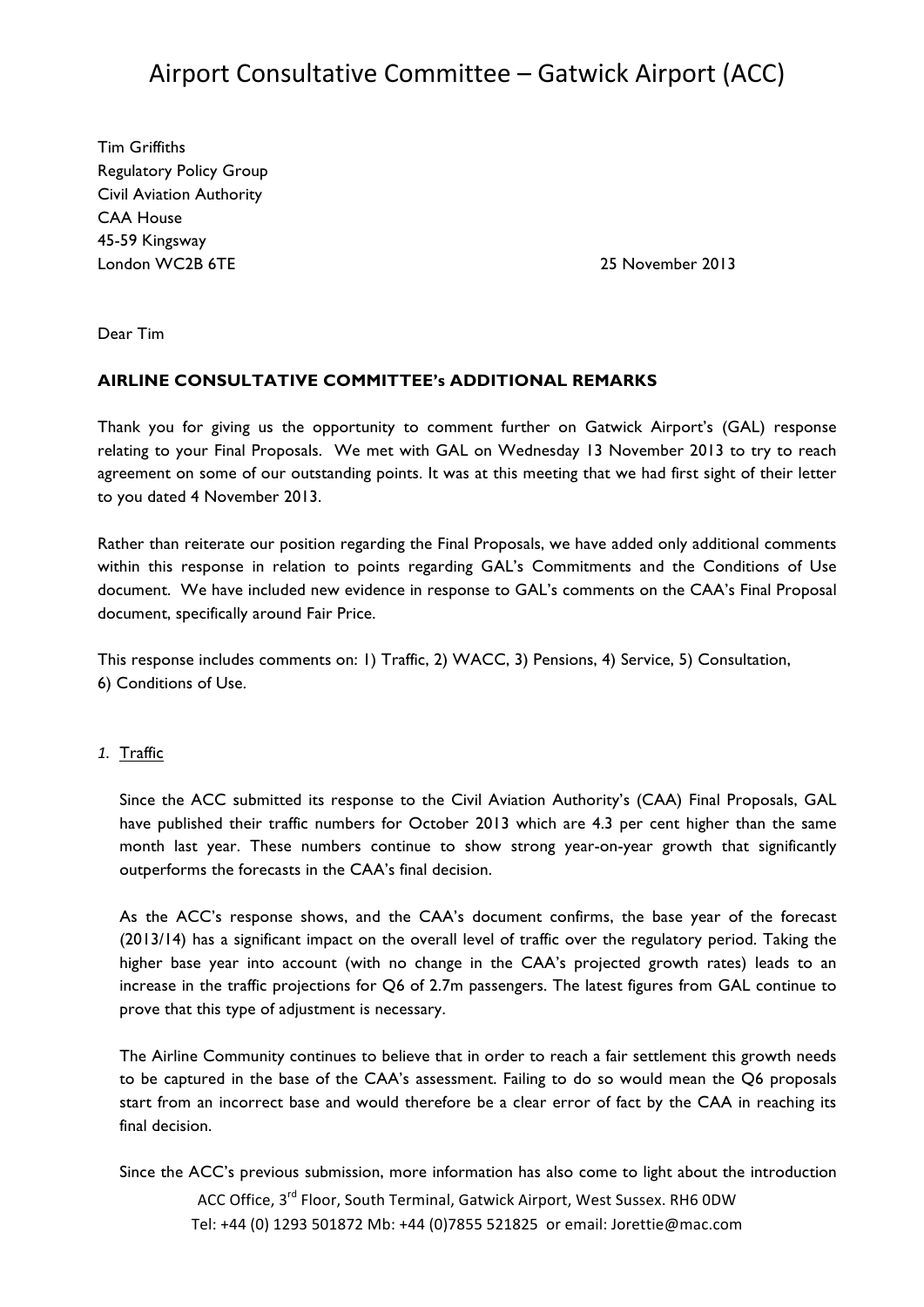of 21 additional slots from summer 2014 announced by GAL. This information includes which airlines are taking up the new 8 peak-time slots within the 21 overall slots. The ACC made a very cautious estimate in its previous submission that the additional 21 slots would add 1.9m passengers per year to the CAA's forecast. The latest information confirms the robustness of this modest assumption and we believe there is a good chance this could be exceeded.

# *2.* WACC

The CAA's letter of 18th November noted the Competition Commission's provisional determination of the WACC for Northern Ireland Electricity Limited. The CC has set out a cost of capital for NIE of 4.1%. This is significantly lower than the cost of capital the CAA set out for Heathrow and Gatwick. This difference is driven by two factors: (1) a significantly lower estimate of total market returns and (2) the CC adopting estimates from the middle of proposed ranges.

(1) The Competition Commission calculated a total market return (i.e. risk free rate plus equity risk premium) of 5.75% based on market information and future forecasts. This is significantly lower than the CAA's estimate of 6.75%, mainly it seems because the CC does not believe that future returns will revert to the high levels seen in the last decade.

(2) The CC also made clear that it was not credible to select a point at an extreme of the range stating *"we consider it unlikely that the cost of capital lies at the very top or very bottom of the estimated range as this would involve the lower or upper estimates for each parameter coinciding."* The CC favoured selecting a midpoint of the range. This again adds considerable weight to the point already made by the ACC in previous responses that the CAA should not arbitrarily choose a point at the top end of the range. The CAA has continued to justify this on the basis that it mitigates the risk of lower investment. However, this is inconsistent with the CAA's proposed acceptance of Commitments, with their corresponding lower level of CAPEX which means that clearly the CAA does not believe the exact amount of investment needs regulating. Further, the CAA has not set out any evidence or modeling to support its assertion that using the mid-point of the range carries any risk for passengers.

The CAA needs to reflect on the CC's estimate of NIE's WACC, and the implications this has for Gatwick. It is clear that the CAA's proposals are inconsistent with the CC's judgement. We believe that CAA has no choice but to lower its estimates of GAL's cost of capital.

We do not accept GAL's assertions that their relative risk has increased and a greater differential should be provided with LHR. The ACC has submitted evidence to demonstrate that. GAL's risks are lower rather than higher. We see nothing in GAL's response to cause us to change the position set out in our response.

### *3.* Pensions

This section comments on the elements of GAL's response on pensions which is new information to the ACC only evident since the disclosure of the 4 November 2013 letter. The ACC believes this contains a number of errors of fact and regulatory precedent and these are set out below.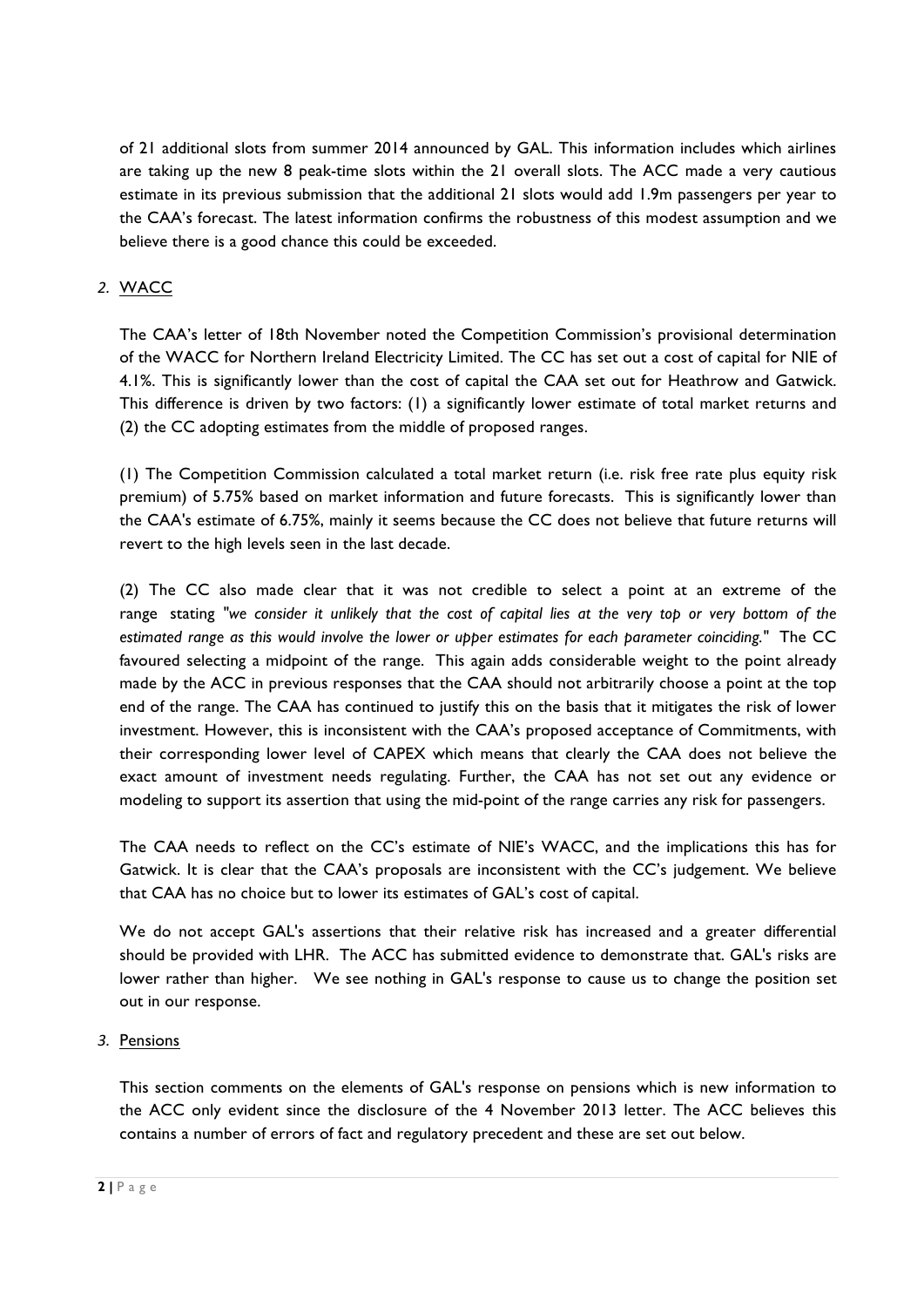#### **FUTURE SERVICE COSTS**

a. GAL Objection Number 1*: The CAA fails to recognise that the scheme is closed to new entrants and will sunset over the longer term.*

ACC response: GAL fails to realise that shareholders and employees, rather than customers, must take responsibility for managing these risks. Future service costs need to be tackled, not just future joiners. Long term inefficient costs need to be cut.

b. GAL objection 2**:** *The benchmarking is not against comparable companies and is out of date.*

ACC response: GAL has known that its benefits were well above industry averages since at least the CC report of 2007 twinned with the CAA Regulatory Policy Statement that flagged the need for efficiency and gave the airport time to reform over Q5.

If GAL were benchmarked against other UK aviation sector companies, it would be clear that greater reform of benefits and pay is needed<sup>1</sup>. Other companies are also continuing to reduce their pension risks. The National Association of Pension Funds in its last annual report found that "*a third (29%) of those pensions closed to new joiners but still open to future contributions from existing staff said they would make changes in the coming years, including closing the scheme or making it less generous*."2 Presumably, the companies that are most serious about managing risks.

The ACC also believes the CAA misinterpreted the ONS data in stating that employer contribution was around 20%. That was the total contribution rate, including employee contribution. The employer contribution was around 14 to 15%.

c. GAL Objection 3**:** *The CAA proposals are not based on GAL's own plan of action.*

ACC response: This objection betrays a misunderstanding of the purpose of regulation and the CAA's duties to further the interests of passengers.

GAL could have addressed this area of inefficiency, and has had ample time to do so taking account of the CC report and the CAA RPS. The long terms risks were known. After the 2010 valuation, GAL could have increased the build-up rate and extended the retirement age, as well as reforming its generous DC scheme. Following the 2013 valuation, GAL could then have made further changes, such as reducing build up rate further, capping pensionable pay and increasing employee contributions if necessary to keep pace with reforms made by other companies. In any case, GAL can at least make the benefit reductions necessary at the start of Q6.

d. GAL Objection 4: *the CAA has allowed more for LHR*

<u> 1989 - Jan Samuel Barbara, político establecido de la provincia de la provincia de la provincia de la provinci</u>

<sup>1</sup> Eg British Airways, privatised at a similar time and with the same industrial relations issues. BA closed its DB scheme to new staff in 2003 and in 2007 increased retirement age to 65 and the build up rate to 60ths. In 2010 the standard build up rate was reduced to 75ths with employees paying 8% and pension increases were reduced from RPI to CPI. For the DC scheme, the maximum employer contribution for most staff is 7% but could be less depending on the size of the employee contribution. Pensionable pay increases are capped at RPI. Thus BA dealt with its structural problems over 3 valuation cycles. TUI has also taken a progressive approach to reform and in 2011 capped pensionaable pay increases to 2.5%.

<sup>&</sup>lt;sup>2</sup>http://www.napf.co.uk/PressCentre/Press\_releases/0280\_Final\_salary\_pensions\_shut\_at\_record\_rate\_in\_private\_sector.aspx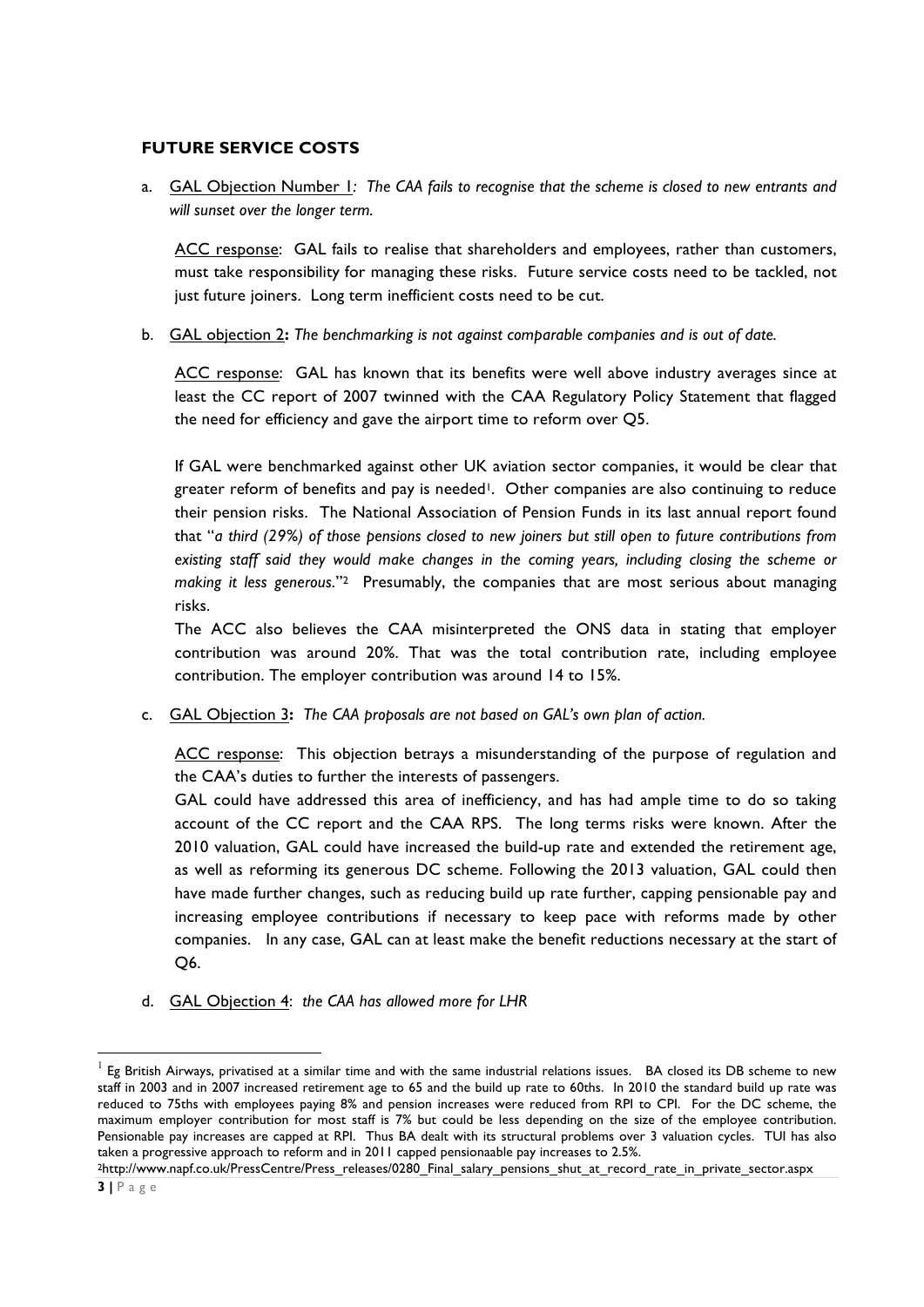ACC response: The allowance for LHR should be reduced. Even if not, GAD stated that this is due to different assumptions that, over time, would even out.

e. GAL objection 5: *if average benefit structures are used, average funding assumptions should be applied including lower discount rates and longer life expectation.*

ACC response: GAD used GAL's own valuation assumptions because they found "no significant concerns". The assumption on benefits is intended to address a clear inefficiency in GAL's pension provision.

As explained in our response, GAD's suggested pension allowance of 20% did not take account of the CAA's conclusions that pay levels were well above market rates and should be reduced. The contribution rate should therefore be lower than 20%.

## **PAST SERVICE DEFICIT**

f. GAL objection 6: *the CAA should recover from airlines an amount based on a new higher interim assessment rushed out in October 2013.* 

ACC response: Despite wishing to impose this on airlines without consultation, GAL redacts the relevant numbers for no good reason. GAL has every incentive to exaggerate the size of the deficit in its choice of assumptions and to avoid proper scrutiny. For example it seems unlikely that GAL's assumptions on pay reflect the CAA's allowance. This is not a proper basis of information to justify the CAA changing its position. Further, GAL has not provided any information to confirm that they have contributed the level of funds to the pension scheme allowed in the Q5 determination, so this would also need to be ascertained.

In principle, the ACC considers that this deficit, even if real, arises largely as a result of GAL's failure to reform its scheme and failure to bring pay into line with market rates, despite being fully aware of the funding risks and having been given six years grace by the CAA to facilitate change. The ACC remains of the view, as stated previously, that we see no case for remunerating a deficit.

### **COMMUTATION PAYMENT**

- g. GAL Objection 7: *GAL's commutation payment should be increase by inflation to £112.5m*; and
- h. GAL objection 8**:** *the amount should be recovered over 10 years rather than 15 and the CAA should take no account of the size of the payment*

ACC response: The ACC has explained why this sum should not be recovered from airlines and pointed out that the amount is well in excess of the actual deficit. Further it is not clear that the CAA's approach of adding the sum to the RAB is consistent with GAD's recommendations, given that the outstanding sum will attract not just interest and depreciation but a full return at the WACC rate. GAL's new proposals therefore compound the problem and we reject them as being wholly unreasonable and disproportionate and quite clearly contrary to the interests of passengers.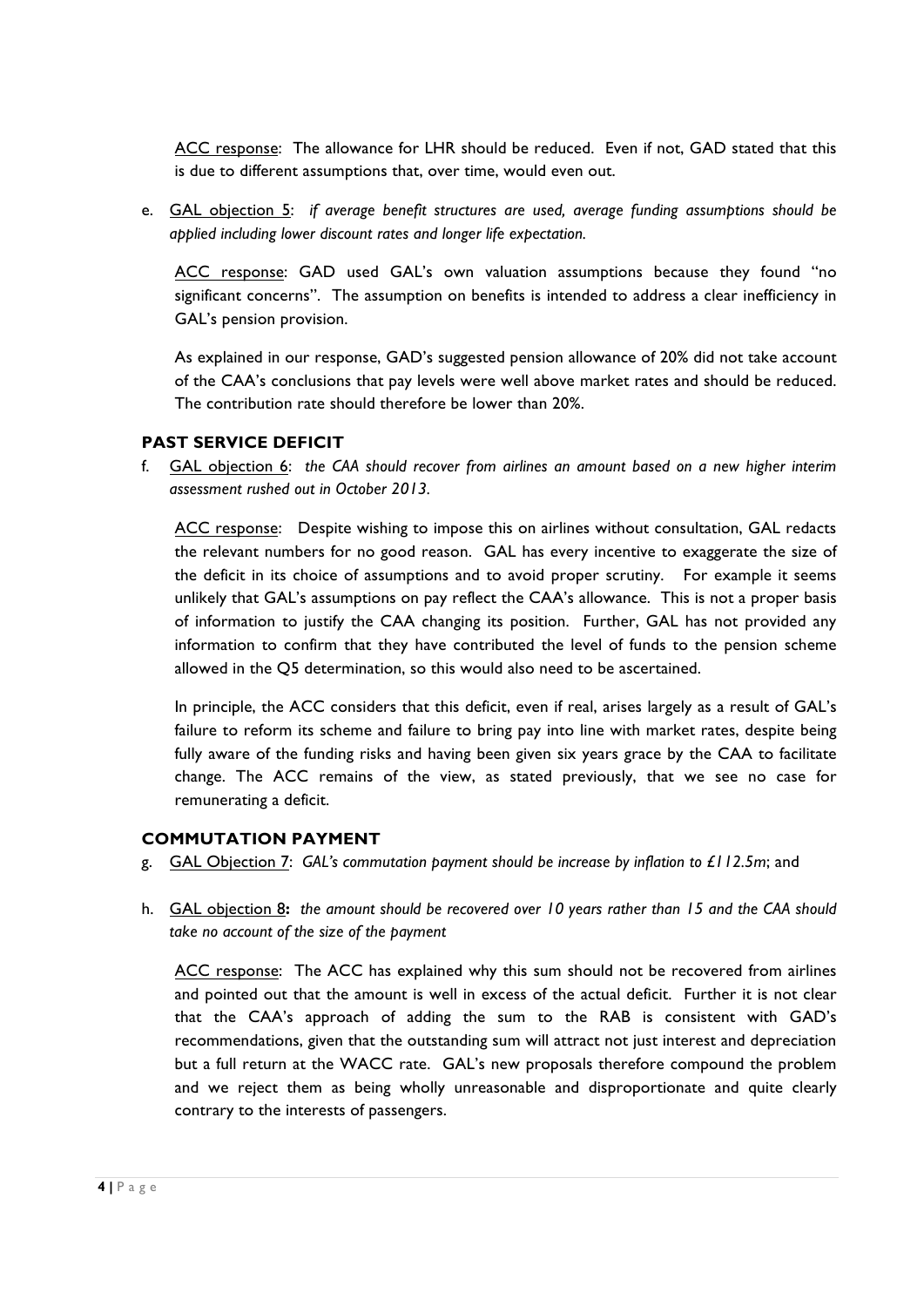### *4.* Service

The ACC are having on going discussions regarding 2 of the service levels.

- a. Outbound Baggage Performance. The overall level of money at risk through the outbound baggage metric and also the monthly measure are already agreed between the ACC and GAL. Since our last update the ACC and GAL have also agreed that a daily measure will be included. At this time there is ongoing discussion on the level of the daily measure and how the money at risk would be attributed. The ACC is working with GAL using historic data to ensure that the service level target reflects the point at which passengers are impacted by failure to deliver bags through the GAL baggage system.
- b. Pier Service Levels. The ACC is in agreement with GAL that the default pier service level should remain at 95% within in each terminal. However as each terminal is achieving over 95% whilst significant construction projects are being undertaken the ACC sees no reason to reduce the pier service level targets from its current levels. However the ACC are happy to come to an agreement where-by when projects are undertaken that impact on the ability to deliver pier service levels that the target levels may be adjusted. Where we differ is that alteration needs to be consulted and agreed. In the event that we are unable to agree on a level then the CAA should arbitrate or allow the use of an arbitrator as allowed for within the commitments.

#### *5.* Consultation

On 20 November 2013 the ACC were given a presentation by GAL on the way that they see the future of consultation. The ACC have asked GAL if we could postpone a response until January 2014 to consider and consult comprehensively with all the airlines fully before we respond.

### *6.* Conditions of Use

Since we responded to the CAA on 4 November 2013, we have seen a new Conditions of Use document from GAL. Please see Appendix I for our comments.

Thank-you once again for allowing the ACC another opportunity to respond to GAL's view of your Final Proposals and their subsequent letter dated 4 November 2013.

Yours sincerely

Jason Holt Chairman Gatwick Airline Consultative Committee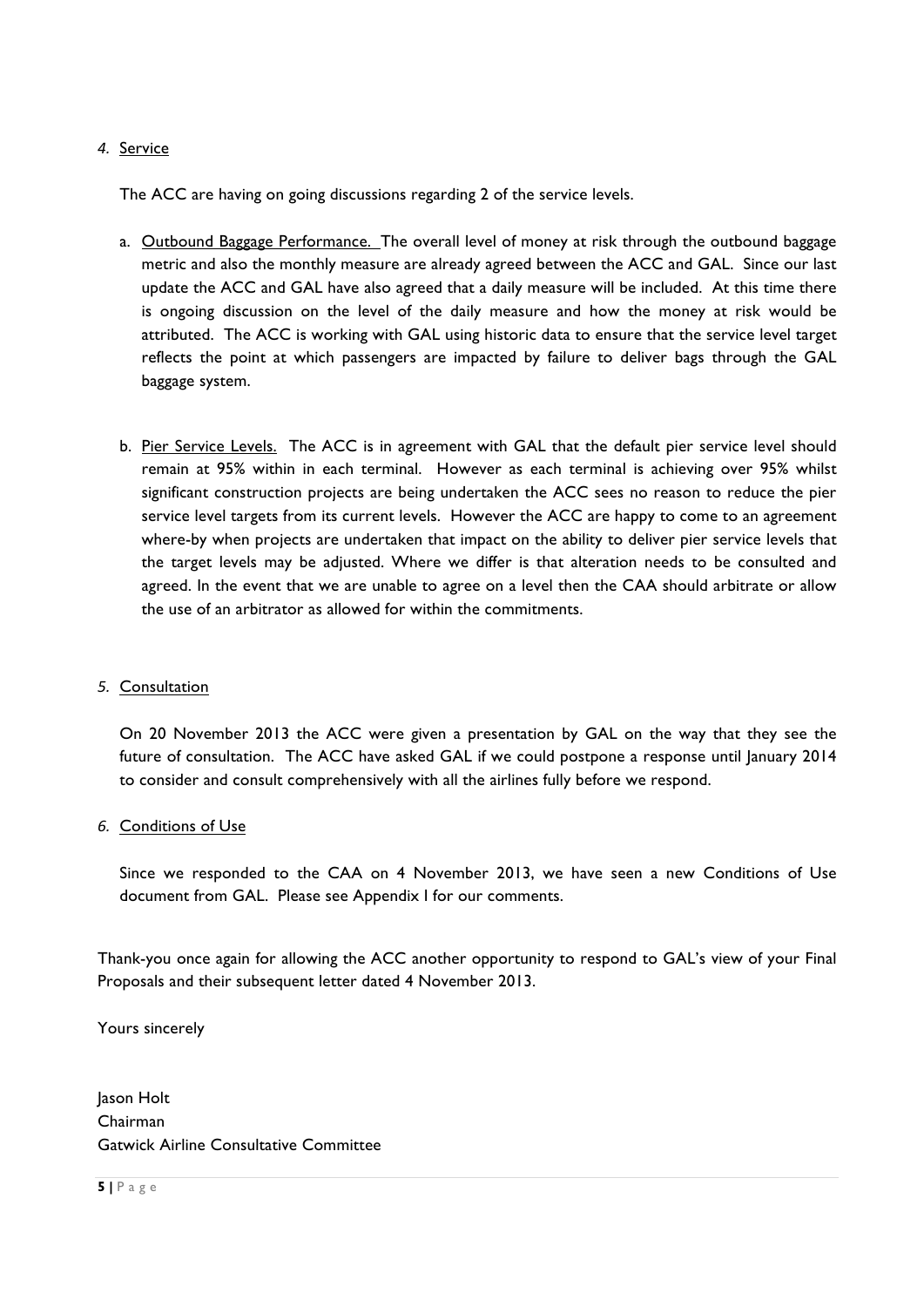# **APPENDIX 1**

### **GAL's Commitments framework**

## **GAL's response of 4/11/13 to CAA final proposals**

## **ACC comments to GAL & the CAA on outstanding matters**

This paper covers:

- Changes to the Commitments (Ch 1 & App 1&2 of GAL response)
- Comments on the License (Ch 3 & App 8 of GAL response)

While this paper deliberately focuses on the drafting of the proposed Commitments rather than the price proposed within them, this should not be taken as ACC acceptance of the overall Commitments regime nor the price at which it is offered.

The ACC's views on the Commitments price remain unchanged from its submission on 4th November. That submission set out evidence on why:

- 1) The proposed Commitments price remains too high. Our view is that the CAA should have challenged GAL's Commitments price further, rather than simply adopting the proposals.
- 2) We also consider that the CAA has wrongly concluded that the Commitments price is comparable to the 'fair' or RAB price based price and has relied on this when proposing Commitments over alternative approaches.
- 3) The proposed Fair Price is too high.

### **Changes to Commitments**

On 4th November, GAL issued a revised version of its proposed Commitments in a new COU document, with an accompanying revised Heads of Terms and a covering letter providing their rationale.

GAL's changes were intended to respond to airline interim comments, but not all points were addressed. In some cases, this may be the result of drafting or timing issues and in other cases; we understand that GAL may be willing to make further changes.

GAL and the ACC met on 13/11/13 to review.

This document sets out the outstanding issues along with our understanding of GAL's position and the ACC's recommendations for action.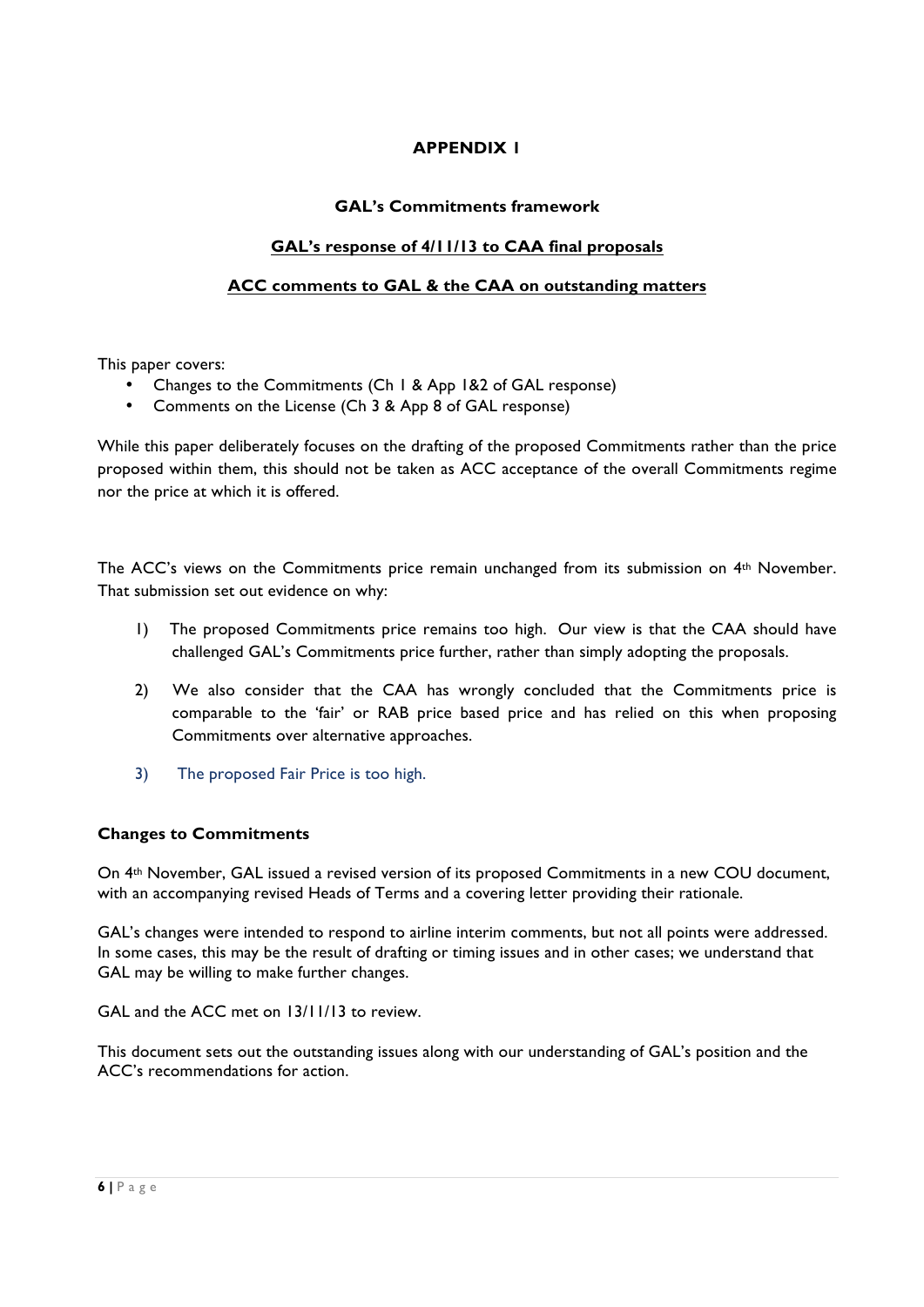| <b>Issue</b>                                                               | <b>Ref in</b><br>COU | <b>GAL</b> position (as<br>understood by<br>airlines from 4/11<br>letter & 13/11<br>meeting)                                                                           | <b>ACC Position</b>                                                                                                                                                                                                                                                                                                                                                                                                                              | <b>Action</b>                                                                                                                                                                                                                                                              |
|----------------------------------------------------------------------------|----------------------|------------------------------------------------------------------------------------------------------------------------------------------------------------------------|--------------------------------------------------------------------------------------------------------------------------------------------------------------------------------------------------------------------------------------------------------------------------------------------------------------------------------------------------------------------------------------------------------------------------------------------------|----------------------------------------------------------------------------------------------------------------------------------------------------------------------------------------------------------------------------------------------------------------------------|
| Lack of mutual<br>waiver/<br>indemnity                                     | $2.1.9 -$<br>2.1.11  | No change yet. Not<br>a "point of principle"<br>- so deal with in<br>consultation as a<br>commercial<br>negotiation.                                                   | This is one-sided, for the<br>benefit of GAL only.<br>This is inappropriate now<br>that Commitments place<br>obligations on GAL as<br>well as airlines. This<br>cannot be dealt with as a<br>"commercial negotiation"<br>outside the CAA-led<br>process because of<br>GAL's market power.                                                                                                                                                        | Mutual waiver and<br>indemnity should be<br>included. See ACC<br>response App 1: 2.3                                                                                                                                                                                       |
| <b>Dispute</b><br>resolution<br>inflexible &<br>short limitation<br>period | $2.1.12 -$<br>2.1.21 | No change yet. Not<br>a "point of principle"<br>- so deal with in<br>consultation as a<br>commercial<br>negotiation. GAL<br>sees merit in forcing<br>people to use DR. | Need an effective remedy<br>process if GAL breach<br>Commitments. While<br>there is merit in DR, this<br>approach is likely to be<br>unworkable (too slow,<br>too costly or timed out)<br>in some circumstances.<br>It is a point of principle<br>because it is part of the<br>enforceability framework.                                                                                                                                         | The possibility of<br>simultaneous or<br>alternative recourse<br>to the court is needed<br>(as is normal). The<br>limitation period of 90<br>days from the expert's<br>decision should be<br>deleted so the<br>statutory period<br>applies. See ACC<br>response App 1: 2.4 |
| Consultation<br>on operational<br>resilience is<br>vague                   | 7.4                  | No change. GAL<br>does not disagree but<br>considers it<br>unnecessary to spell<br>out what is meant by<br>consultation.                                               | The document is not<br>only relevant in case of a<br>legal dispute. It will be<br>read mostly by non-<br>lawyers and the nature of<br>the consultation<br>commitments need to be<br>set out clearly. We<br>propose an appendix on<br>consultation setting out<br>the standards adopted,<br>including the stage at<br>which it consults and the<br>information to be<br>provided. This can be in<br>plain language, drawn<br>from the precedents. | An appendix added<br>about what the<br>standard of<br>consultation is. See<br>ACC comment 2.14                                                                                                                                                                             |
| At least two<br>consultations<br>meetings/yr<br>needed on op<br>resilience | 7.5                  | No change. GAL<br>considers this is<br>unnecessary.                                                                                                                    | Need at least one wash<br>up at end of season and<br>one to agree changes.                                                                                                                                                                                                                                                                                                                                                                       | Substitute two for<br>one. Under discussion<br>with GAL.                                                                                                                                                                                                                   |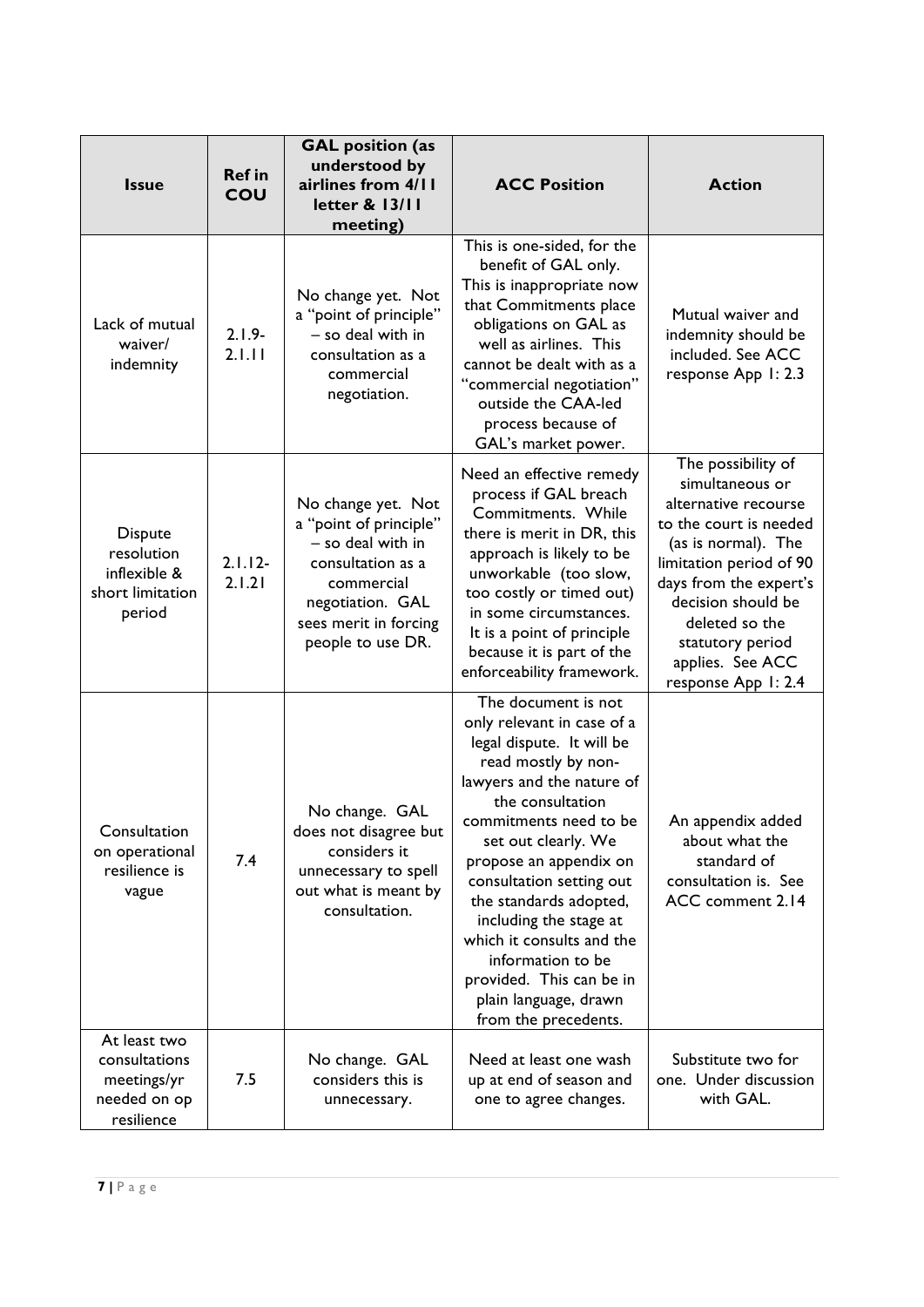| Airlines<br>required to<br>take actions<br>allocated by<br><b>GAL</b> during<br>disruption                                                                        | 7.6                        | No change. GAL<br>does not deal with<br>the point but only<br>refers to CAA<br>material (that does<br>not require airlines<br>to obey in all cases.) | Far too prescriptive and<br>therefore unacceptable.<br>GAL could require<br>airlines to take<br>unreasonable actions in<br>order to protect its own<br>commercial interests.<br>The second part of the<br>Para must be deleted, so<br>that airlines are required<br>only to use reasonable<br>endeavours to cooperate<br>with GAL.                                                                                                                                                   | Delete "take the<br>actions allocated to<br>them in the plan(s)<br>during periods of<br>disruption".                                                                                                                                                                                                                                                                                                                                                                                                                           |
|-------------------------------------------------------------------------------------------------------------------------------------------------------------------|----------------------------|------------------------------------------------------------------------------------------------------------------------------------------------------|--------------------------------------------------------------------------------------------------------------------------------------------------------------------------------------------------------------------------------------------------------------------------------------------------------------------------------------------------------------------------------------------------------------------------------------------------------------------------------------|--------------------------------------------------------------------------------------------------------------------------------------------------------------------------------------------------------------------------------------------------------------------------------------------------------------------------------------------------------------------------------------------------------------------------------------------------------------------------------------------------------------------------------|
| Unclear<br>definitions of<br>core service &<br>premium<br>charges which<br>would allow<br>GAL to levy<br>additional or<br>higher charges<br>for core<br>services. | Sched 2<br>$1.4, 9-$<br>10 | GAL believes it has<br>addressed this by<br>defining Core<br>services & core<br>service charges and<br>by committing to<br>provide core<br>services. | The ACC welcomes<br>GAL's intent, but seeks<br>two drafting changes to<br>ensure this works as<br>intended.<br>I) the definition is<br>unclear if a service was<br>provided, but no separate<br>consideration was paid in<br>Apr 13 (eg central search<br>which is covered by the<br>PSC).<br>2) Second, the<br>reference to services<br>provided at a certain date<br>may not cover<br>infrastructure/services<br>unserviceable then, or<br>the area has since been<br>refurbished? | Can be addressed by<br>adding to the<br>definition of Core<br>Services in 1.4: "A<br>service that was<br>provided at I April<br>2013 shall not fall<br>outside the definition<br>of Core Services<br>merely because there<br>was no charge directly<br>referable to it at that<br>date. Further, a<br>service shall not cease<br>to be a Core Service<br>merely because<br>substantially the same<br>output is achieved<br>through a different<br>process (e.g. provision<br>from a different<br>location at the<br>airport)." |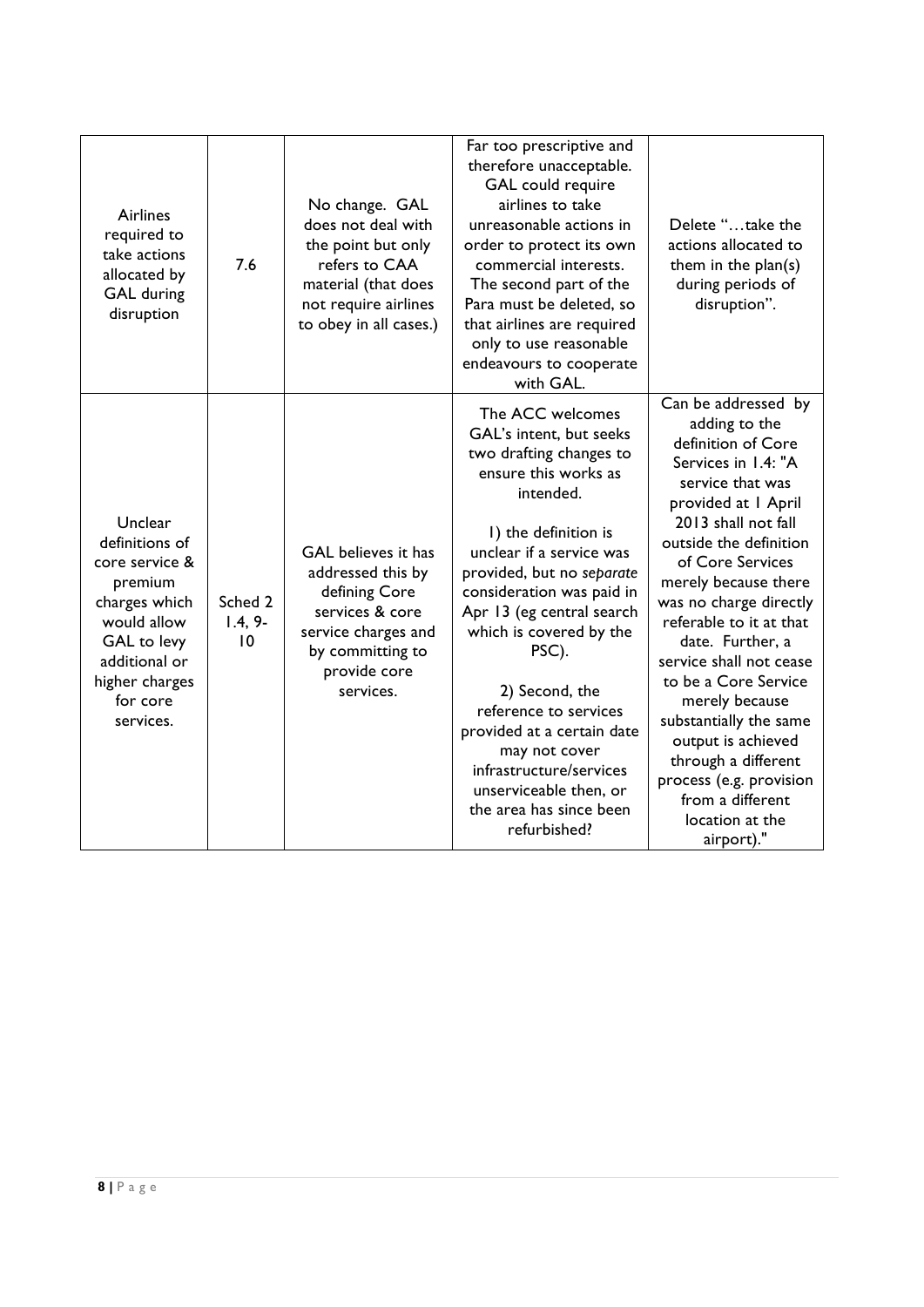| Definition of<br>$RPI_{t-1}$                                                        | Sched 2<br>1.16            | No change. GAL<br>categorises as a<br>detailed drafting<br>point.                                                                                     | There are different<br>published RPIs. In the<br>absence of clarification,<br>the current drafting<br>might be read as a<br>reference to the all items<br>index, rather than<br>CHAW, so this creates a<br>measure of ambiguity.                     | We see no reason<br>why GAL won't agree<br>to our suggested<br>clarification.                                                                        |
|-------------------------------------------------------------------------------------|----------------------------|-------------------------------------------------------------------------------------------------------------------------------------------------------|------------------------------------------------------------------------------------------------------------------------------------------------------------------------------------------------------------------------------------------------------|------------------------------------------------------------------------------------------------------------------------------------------------------|
| Pass through of<br>increased<br>Security costs                                      | Sched 2<br>1.17            | Now symmetrical ie<br>can reduce, but still<br>compares with<br>previous year rather<br>than base year. GAL<br>said they would<br>consider our point. | If GAL makes early<br>savings eg as a result of<br>NT security project, they<br>would be able to recoup<br>any increase even if the<br>total was still within<br>amount assumed when<br>prices set. Need to set<br>reference amount or<br>base year. | Add to the end of<br>1.17.2 "provided<br>that security operating<br>costs in year t are<br>higher in real terms<br>than in 2013/14<br>and $\ldots$ " |
| "The Gross<br>and Net<br>Commitment<br>prices are too<br>high at $1.5%$<br>and 0.5% | Sched 2<br>$1.19-$<br>1.20 | No change.                                                                                                                                            | The price is fundamental<br>and this is a major<br>outstanding issue.                                                                                                                                                                                | See ACC response of<br>4 <sup>th</sup> November and<br>supplementary<br>submission of 25th<br>November to CAA<br>for details.                        |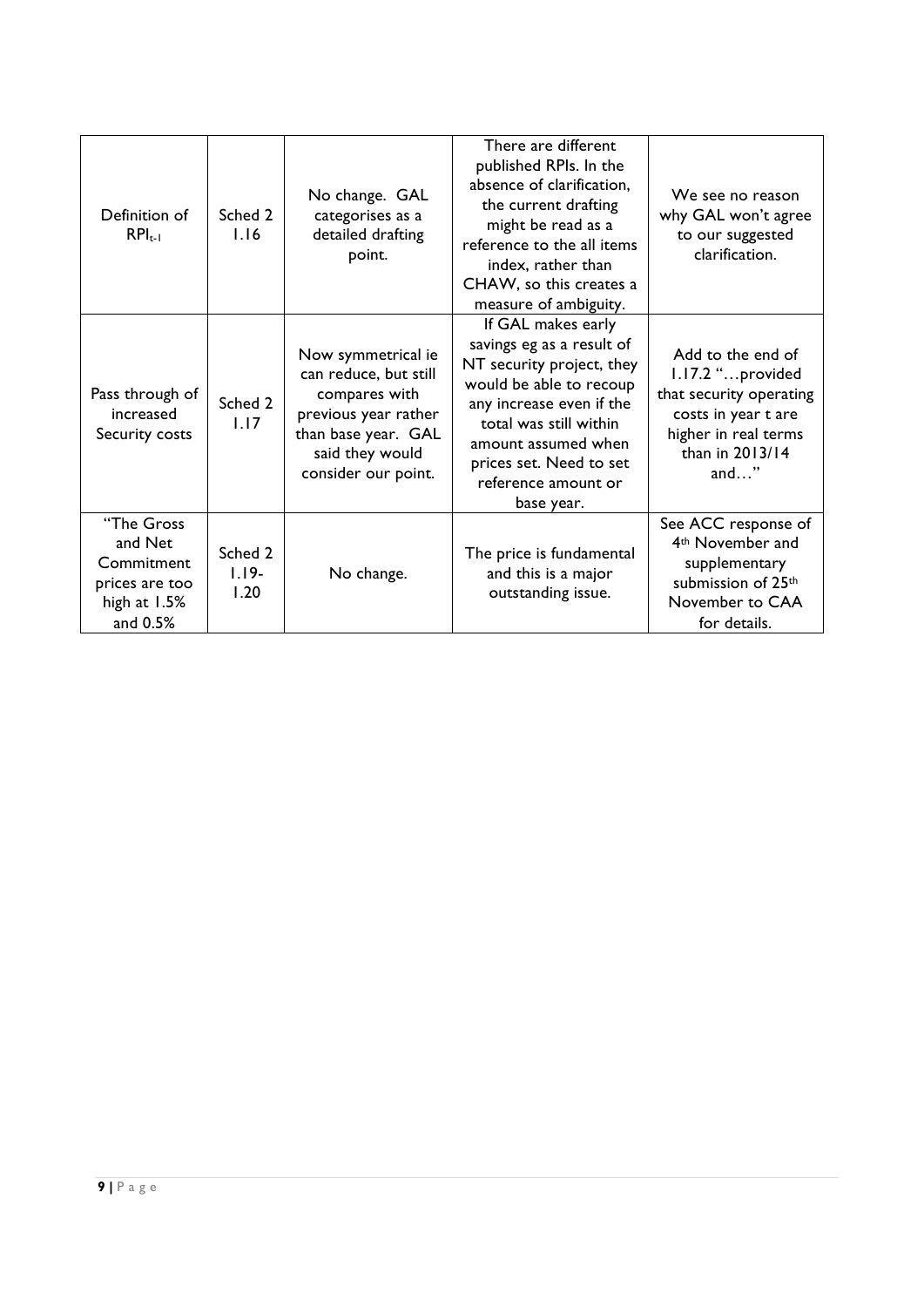| Amendment of<br>price if at least<br>67% of airlines<br>agree | Sched 2<br>6.1.1 | No change. GAL<br>consider that 100% is<br>unachievable but will<br>consider increasing<br>above 67%.                                                                                                                                   |                                                                                                                                                                                                                                                                                                                                                                                                                                                                                                         | ACC consider that<br>changes to<br><b>Commitments would</b><br>need to be based on<br>consensus as much as<br>possible, so as not to<br>undermine the<br>intention that airlines<br>can rely on<br><b>Commitment prices</b><br>for 7 years.                                                                                                                                                                                                                                                                                        |
|---------------------------------------------------------------|------------------|-----------------------------------------------------------------------------------------------------------------------------------------------------------------------------------------------------------------------------------------|---------------------------------------------------------------------------------------------------------------------------------------------------------------------------------------------------------------------------------------------------------------------------------------------------------------------------------------------------------------------------------------------------------------------------------------------------------------------------------------------------------|------------------------------------------------------------------------------------------------------------------------------------------------------------------------------------------------------------------------------------------------------------------------------------------------------------------------------------------------------------------------------------------------------------------------------------------------------------------------------------------------------------------------------------|
| Planning and<br>development<br>costs of a<br>second runway    | Sched 2<br>6.2   | GAL will "follow"<br>rather than "have<br>regard to" any CAA<br>policy guidance in<br>relation to recovery<br>of costs.<br>GAL rejects our<br>proposal of a license<br>change because they<br>are opposed to a<br>licence in principle. | Still not a licence change.<br>Airlines would have a<br>limited ability to<br>challenge GAL's<br>interpretation of the<br>CAA guidance through<br>dispute<br>resolution/enforcement,<br>but there would be no<br>need for authorisation by<br>CAA and no possibility of<br>an appeal.<br>This is unacceptable given<br>that costs could be as<br>high as £9bn and the<br>CAA's guidance will not<br>be specific to a particular<br>development and will<br>therefore be open to<br>wide interpretation. | The ACC continues to<br>believe that this<br>should be a re-opener<br>requiring a licence<br>change. See ACC<br>response $2.7(g)$<br>If GAL cannot agree<br>our full proposal,<br>including the licence<br>change, they could at<br>least delete 6.2 and<br>deal with this through<br>commercial<br>negotiation and the<br>change provisions in<br>the first part of<br>paragraph 6.<br>It is essential that<br>development costs are<br>not passed through<br>without airline<br>agreement or the<br>possibility of an<br>appeal. |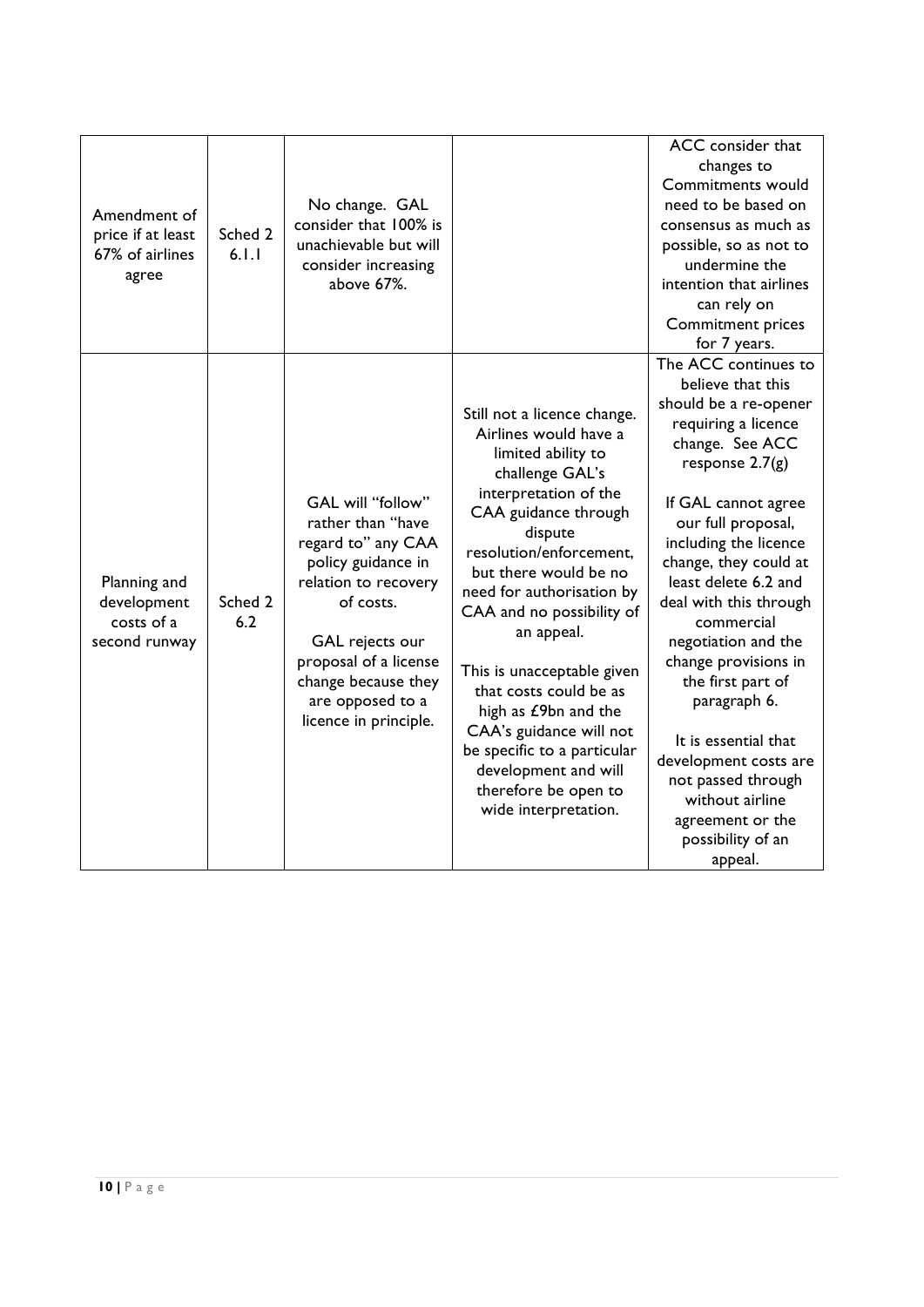| SQR rebates,<br>by default, are<br>available only<br>to airlines<br>operating<br>exclusively<br>under the<br>COU. | Sched 2<br>6.3 &<br>Sched 3<br>Para I | No change. GAL<br>requires airlines to<br>negotiate this if they<br>have a bilateral<br>agreement.                         | If any airline wants a<br>bilateral, they must<br>negotiate to re-include<br>SQR rebates and smaller<br>airlines may not be aware<br>that this needs to be<br>done. This further<br>strengthens GAL's<br>negotiating power.                                                                                                                                                                                                                                                                                                                                                                                                                          | The ACC considers<br>that this should be<br>removed so that<br>passengers travelling<br>on all airlines are<br>subject to a default<br>level of protection and<br>that airlines are<br>compensated for<br>failures. |
|-------------------------------------------------------------------------------------------------------------------|---------------------------------------|----------------------------------------------------------------------------------------------------------------------------|------------------------------------------------------------------------------------------------------------------------------------------------------------------------------------------------------------------------------------------------------------------------------------------------------------------------------------------------------------------------------------------------------------------------------------------------------------------------------------------------------------------------------------------------------------------------------------------------------------------------------------------------------|---------------------------------------------------------------------------------------------------------------------------------------------------------------------------------------------------------------------|
| Airline<br>standards                                                                                              | Sched 3<br>Para 3 &<br>App II         | No change                                                                                                                  | Airlines oppose GAL-<br>imposed airline<br>standards. The current<br>version is anti-<br>competitive because it<br>reduces passenger choice<br>by reducing the scope for<br>price and service<br>competition between<br>airlines. The ACC<br>supports standards only<br>where agreed and<br>necessary to deal with<br>identified problems eg<br>avoiding congestion or<br>capital expenditure. In<br>any case, App II is unclear<br>because it does not state<br>that these are monthly<br>averages or that the<br>reduction percentage is<br>divided over a year. GAL<br>would be able to impose<br>onerous details in the<br>measurement appendix. | Include a revised<br>version of App II and<br>measurement<br>appendix in agreement<br>with airlines.                                                                                                                |
| Pier service<br>standard<br>missing                                                                               | Sched 3<br>Appendix<br>$l$ (iv) 17    | No change yet but<br>under discussion in<br>SQR group.                                                                     | Must be 95% as extensive<br>work demonstrates this<br>is achievable in both<br>terminals.                                                                                                                                                                                                                                                                                                                                                                                                                                                                                                                                                            | 95% needs to be<br>included, with<br>reductions by<br>agreement for major<br>works.                                                                                                                                 |
| Aerodrome<br>congestion<br>term standard                                                                          | Sched 3<br>Appendix<br>$l$ (iv) 19    | Now includes a<br>metric which is<br>defined in a separate<br>GAL manual and a<br>standard of "3"<br>deferred movements    | This document has been<br>renamed and needs to be<br>attached                                                                                                                                                                                                                                                                                                                                                                                                                                                                                                                                                                                        | This document should<br>then be included.                                                                                                                                                                           |
| Daily outbound<br>baggage<br>measure<br>missing                                                                   | Sched 3<br>Appendix<br>$I$ (iv) 14    | Only includes a<br>monthly measure. In<br>SQR group, GAL has<br>agreed in principle<br>and details are being<br>discussed. | This is almost worthless<br>if it is not an event based<br>measure, given that the<br>impact of outages is likely<br>to be masked by monthly<br>averaging.                                                                                                                                                                                                                                                                                                                                                                                                                                                                                           | Include an event based<br>rebate (under active<br>discussion in SQR<br>group)                                                                                                                                       |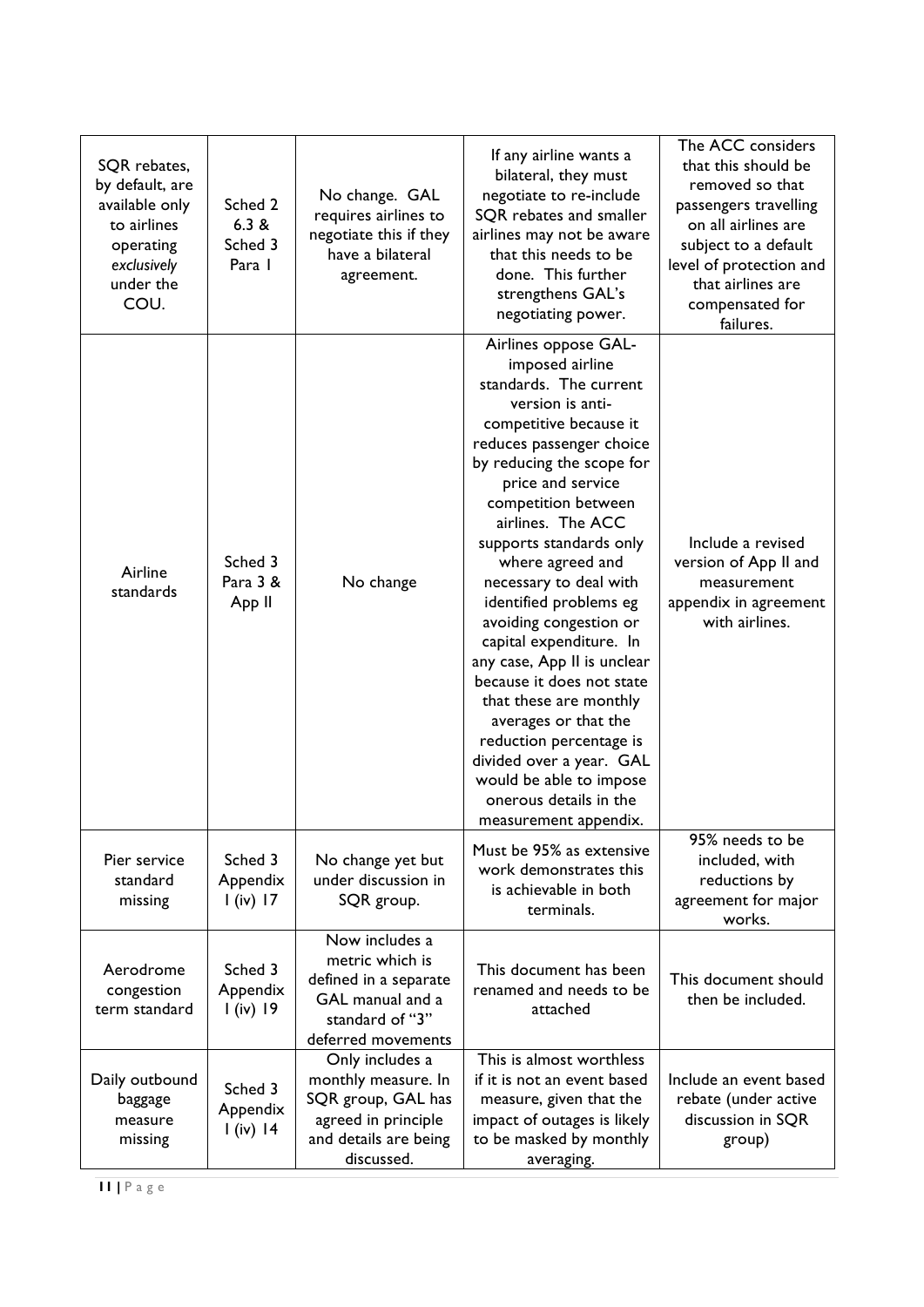| Detail of SQR<br>measurement<br>needs to be<br>confirmed                           | Sched 3<br>App I final<br>Para &<br>App II | GAL has deleted App<br>Il entirely and refers<br>instead to a GAL<br>document annexed<br>to the Commitments<br>that can be amended<br>by agreement<br>between GAL, the<br>AOC and the ACC. | This is an important<br>document which must be<br>agreed and included and<br>not left as an outstanding<br>matter (as GAL would be<br>able to make changes to<br>matters such as<br>measurement of security<br>queues). | Document to be<br>attached in short<br>order.                                                                                                               |
|------------------------------------------------------------------------------------|--------------------------------------------|--------------------------------------------------------------------------------------------------------------------------------------------------------------------------------------------|-------------------------------------------------------------------------------------------------------------------------------------------------------------------------------------------------------------------------|-------------------------------------------------------------------------------------------------------------------------------------------------------------|
| Consultation<br>on CIP &<br>Master Plan is<br>vague                                | Sched 4<br>Para 3 &<br>4                   | No change. GAL<br>does not disagree but<br>considers it<br>unnecessary to spell<br>out what is meant by<br>consultation.                                                                   | Should be a stronger<br>commitment from GAL<br>as to the standard of<br>consultation, the stage at<br>which it consults and the<br>info provided.                                                                       | See comments against<br>7.4. The same<br>appendix could be<br>used. [ Under<br>discussion with GAL].                                                        |
| <b>Definitions</b><br>needed for<br>Master Plan<br>and Tollgates                   | <b>Schedule</b><br>4                       | No change. GAL<br>considers to be<br>drafting points.                                                                                                                                      | Need definitions to add<br>clarity. Should not be<br>controversial.                                                                                                                                                     | See 2.19 of ACC<br>response                                                                                                                                 |
| Capex:<br>reference to<br>CAA final<br>proposals for<br>consultation is<br>unclear | Schedule<br>4 4.2.5                        | No change except to<br>substitute "2014" for<br>2013. GAL considers<br>to be drafting points.                                                                                              | GAL change makes<br>matters worse because<br>the CAA final decision<br>may not include any<br>relevant forecasts.<br>Should not be<br>controversial.                                                                    | Replace reference and<br>refer instead to<br>Chapter 4 of the<br>CAPI 102 "Economic<br><b>Regulation at Gatwick</b><br>from April 2014: final<br>proposals" |
| GAL only<br>required to<br>consult on<br>capital annually                          | Sched 4<br>6.1                             | No change                                                                                                                                                                                  | Should reflect further<br>discussion and agreement                                                                                                                                                                      | Update according to<br>latest agreement on<br>capex consultation.                                                                                           |

### **Other issues with GAL's position on Commitments**

GAL wants to limit the scope of the CAA's proposed 2016 review. They want this to assess only whether or not GAL has complied with the Commitments (not whether it has worked in pax interests).

GAL commits to publishing a shadow RAB only up until the 2016 review. The ACC does not agree with this. The CAA needs to be sure those Commitments are working in the best interests of passengers as this would be inconsistent with the CAA';s duties. and must retain the ability to impose a RAB based price control if necessary. GAL should maintain the shadow RAB throughout the commitments period.

### **GAL's comments on the Licence**

GAL considers that regulation is unnecessary and unjustified and therefore there should be no licence. (Ch 3 & App 8). The ACC disagrees.

GAL considers they do not meet tests B or C of the market power test. GAL believes the existence of the Commitments must affect the CAA's market power assessment and will thereby remove the airport's SMP. In addition, GAL believes the STN current thinking provides a precedent. GAL compares its Commitments with STAL's commercial contracts and asserts that this demonstrates that GAL does not